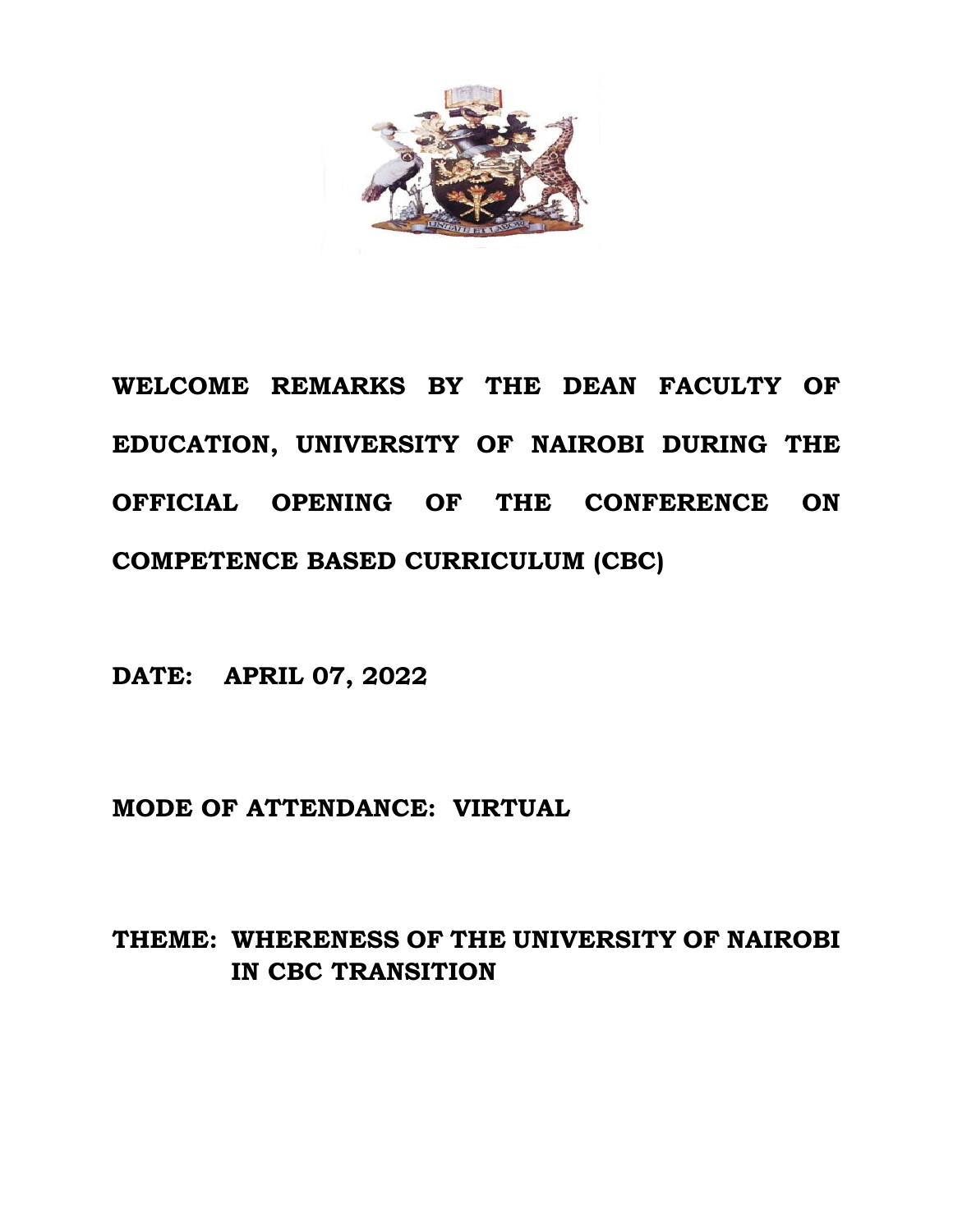## **GUEST SPEAKERS:**

**1.JACQUELINE ONYANGO SENIOR DEPUTY DIRECTOR, CURRICULUM RESEARCH KENYA INSTITUTE OF CURRICULUM DEVELOPMENT (KICD)** *TOPIC: CBC SPEAKING TO THE UNIVERSITY*

**2.DR. TOM MBOYA TEACHER SERVICE COMMISSION NAIROBI** *TOPIC: ROLE OF TSC IN THE IMPLEMENTATION OF THE CBC*

- **3.PROF. GENEVIEVE WANJALA PROFESSOR OF EDUCATIONAL PLANNING, FACULTY OF EDUCATION, UNIVERSITY OF NAIROBI** *TOPIC: CBC PATHWAY AT THE UNIVERSITY*
- **4.DR. ANDREW RIECHI SENIOR LECTURER, ECONOMICS OF EDUCATION, FACULTY OF EDUCATION, UNIVERSITY OFNAIROBI** *TOPIC: UNIVERSITY READINESS FOR CBC*

**CONFERENCE ATTENDANCE: 140**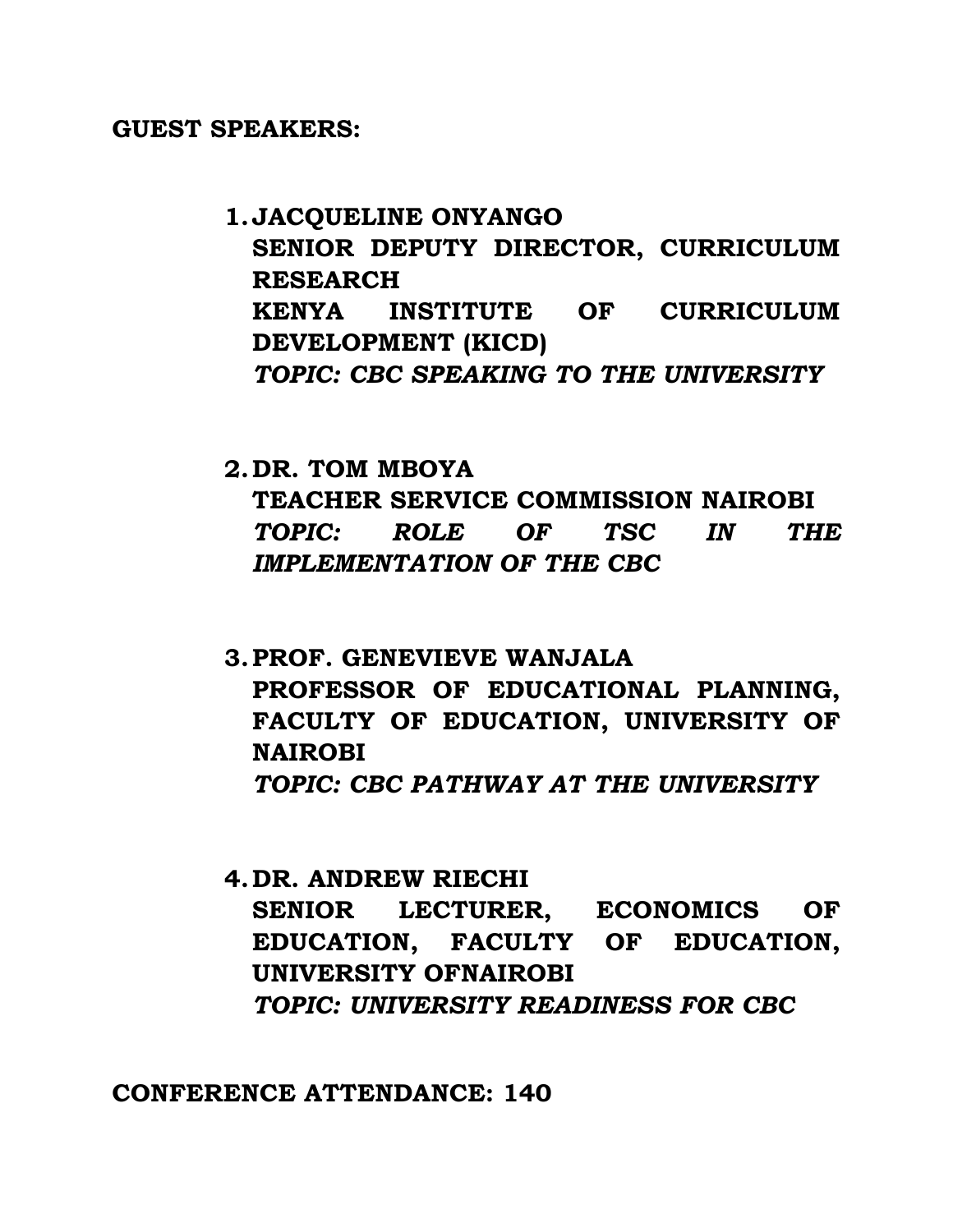**Our Guest Speakers**

**Members of the Faculty of Education Management**

**The Organizers of the Conference**

**Colleagues, Staff and Students**

**Participants, Ladies and Gentlemen**

**Good Morning ALL!**

**It gives me great pleasure to welcome you to this important conference.**

**We all know that the Competence Based Curriculum (CBC) is being implemented in our Country and transition to University is expected in 2029 when Universities will receive the first intakes under this new curriculum.**

**Many of us are not explicitly clear as to what is currently happening with regards to preparedness and transition to universities.**

**The following questions abound:**

**a) What is going to happen come 2029?**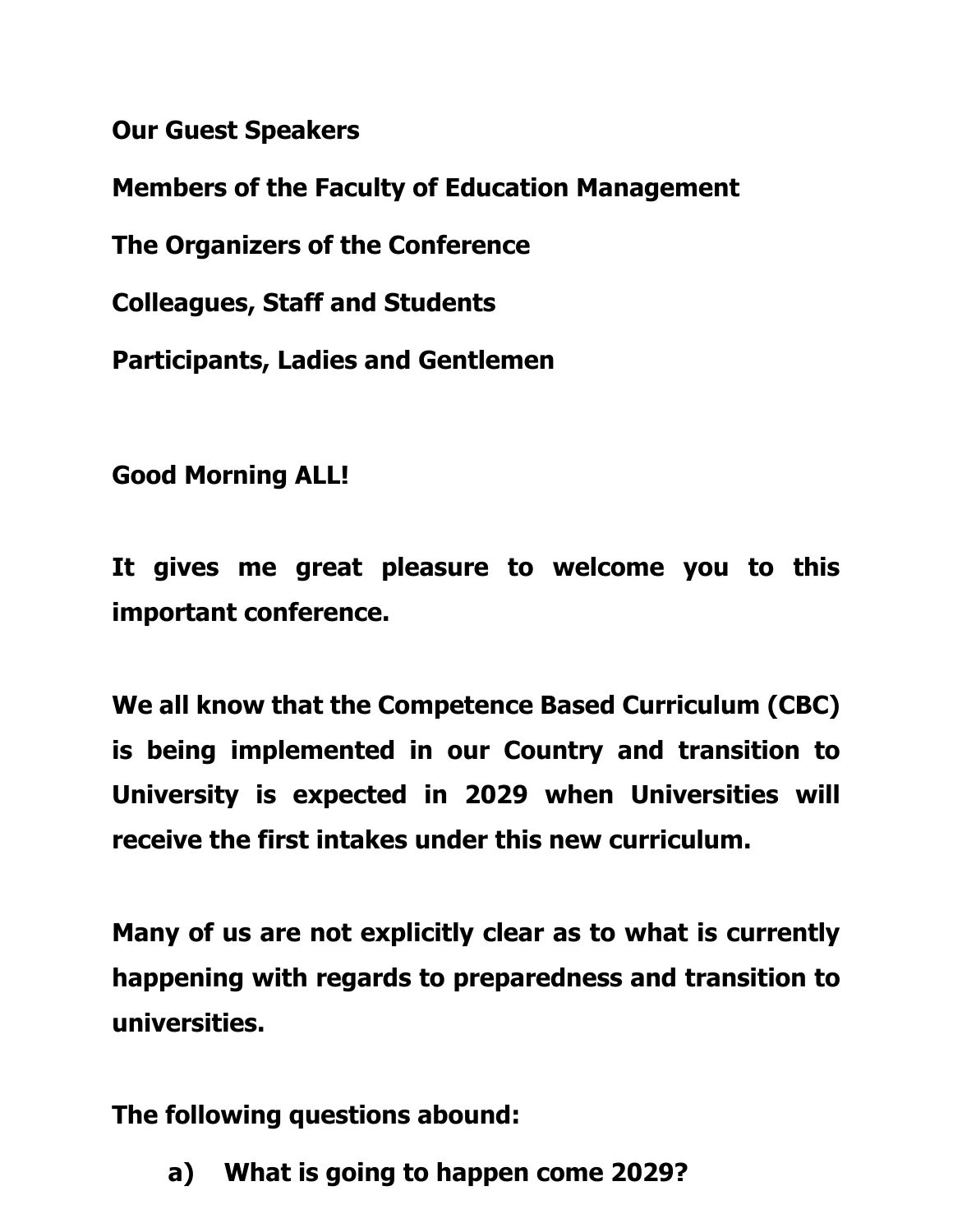- **b) Are we ready here at University of Nairobi?**
- **c) Is the Faculty fully involved in the preparations for the transition?**
- **d) If we are not ready, what is the status of preparedness or where are we today?**
- **e) What CBC pathways are in place at UON to inform and alert staff on the various activities?**

**It is in view of these and other related questions that the Faculty Academic Committee met early in the year 2022 and recommended a conference be held to discuss exhaustively, deliberate and find answers to the questions in order to keep all of us in the know regarding the CBC transition process at University level.**

**We are therefore gathered today for the intended purpose and to determine the status of preparedness of the Faculty and indeed the rest of the University of Nairobi with regards to CBC transition to university level.**

**This I hope will inform on any interventions and strategie required.**

**We are glad to partner with two powerful institutions which are represented in this conference**